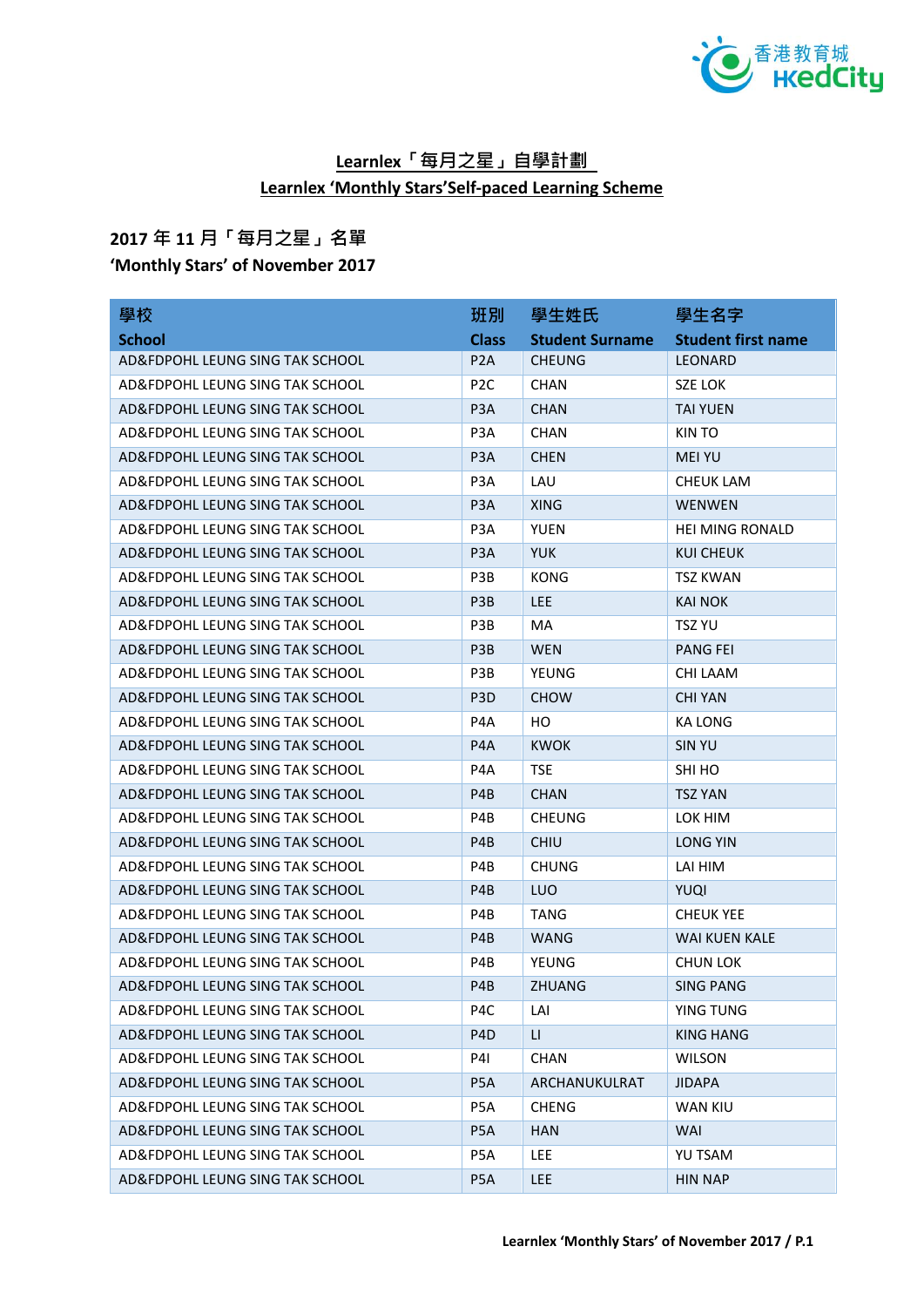

| 學校                                       | 班別               | 學生姓氏                   | 學生名字                      |
|------------------------------------------|------------------|------------------------|---------------------------|
| <b>School</b>                            | <b>Class</b>     | <b>Student Surname</b> | <b>Student first name</b> |
| AD&FDPOHL LEUNG SING TAK SCHOOL          | P5A              | WU                     | CHAK SUM                  |
| AD&FDPOHL LEUNG SING TAK SCHOOL          | P <sub>5</sub> A | <b>ZHANG</b>           | <b>NGO HIN</b>            |
| AD&FDPOHL LEUNG SING TAK SCHOOL          | P5D              | <b>CHAN</b>            | <b>CHEUK CHI CHARESE</b>  |
| AD&FDPOHL LEUNG SING TAK SCHOOL          | P <sub>6</sub> A | <b>CHAN</b>            | <b>YEE TING</b>           |
| AD&FDPOHL LEUNG SING TAK SCHOOL          | P <sub>6</sub> A | LAU                    | TIN NAM                   |
| AD&FDPOHL LEUNG SING TAK SCHOOL          | P <sub>6</sub> A | <b>LAW</b>             | KAI HO                    |
| AD&FDPOHL LEUNG SING TAK SCHOOL          | P6A              | LEE.                   | WAI HIN                   |
| AD&FDPOHL LEUNG SING TAK SCHOOL          | P <sub>6</sub> A | LEUNG                  | <b>CHING YI</b>           |
| AD&FDPOHL LEUNG SING TAK SCHOOL          | P6A              | LEUNG                  | CHING YAN                 |
| AD&FDPOHL LEUNG SING TAK SCHOOL          | P <sub>6</sub> A | <b>MA</b>              | <b>HO HON</b>             |
| AD&FDPOHL LEUNG SING TAK SCHOOL          | P <sub>6</sub> A | YIP                    | WING YAN                  |
| AD&FDPOHL LEUNG SING TAK SCHOOL          | P6B              | LAI                    | PING NGAI                 |
| AD&FDPOHL LEUNG SING TAK SCHOOL          | P6B              | LI.                    | KI WANG                   |
| AD&FDPOHL LEUNG SING TAK SCHOOL          | P <sub>6</sub> B | <b>MAN</b>             | <b>TSUN LOK</b>           |
| CANTON ROAD GOVERNMENT PRIMARY SCHOOL    | P <sub>3</sub> C | <b>PONG</b>            | <b>SHU LAM</b>            |
| CCC HEEP WOH PRIMARY SCHOOL              | P <sub>2</sub> L | HU                     | KING KEI                  |
| CCC HEEP WOH PRIMARY SCHOOL              | P3G              | <b>CHO</b>             | <b>KIT HANG GIVEN</b>     |
| CCC HEEP WOH PRIMARY SCHOOL              | P <sub>3</sub> G | HUI                    | YIK HEI                   |
| CCC HEEP WOH PRIMARY SCHOOL              | P3G              | KAN                    | <b>CHEUK FUNG</b>         |
| <b>CCC HEEP WOH PRIMARY SCHOOL</b>       | P <sub>3</sub> G | <b>LAM</b>             | YING CHING                |
| CCC HEEP WOH PRIMARY SCHOOL              | P3G              | <b>SIN</b>             | <b>CHEUK MAN</b>          |
| CCC HEEP WOH PRIMARY SCHOOL              | P <sub>4</sub> S | LEUNG                  | LAP HEI                   |
| CCC HEEP WOH PRIMARY SCHOOL              | P5L              | <b>CHAN</b>            | YIK FEI                   |
| CCC HEEP WOH PRIMARY SCHOOL              | P <sub>5</sub> S | <b>KAN</b>             | <b>YUET YI</b>            |
| CCC HEEP WOH PRIMARY SCHOOL              | P <sub>5</sub> S | LAU                    | <b>SHUK WAN</b>           |
| CCC HEEP WOH PRIMARY SCHOOL              | P <sub>5</sub> S | <b>SHUM</b>            | <b>HOI CHING KATIE</b>    |
| CCC HEEP WOH PRIMARY SCHOOL              | P6L              | HО                     | <b>KOK YAN</b>            |
| <b>CCC HEEP WOH PRIMARY SCHOOL</b>       | P6L              | LO.                    | <b>CHOR KIU</b>           |
| CHR & MISSIONARY ALLIANCE SUN KEI PRI SC | P1D              | <b>CHAN</b>            | HO HIN                    |
| CHR & MISSIONARY ALLIANCE SUN KEI PRI SC | P <sub>3</sub> D | <b>CHEUNG</b>          | KA NAM                    |
| CHR & MISSIONARY ALLIANCE SUN KEI PRI SC | P4A              | HUI                    | MAN KIT                   |
| CONSERVATIVE BAPT LUI MING CHOI PRI SCH  | P <sub>2</sub> H | <b>CHAN</b>            | <b>TZE YU</b>             |
| CONSERVATIVE BAPT LUI MING CHOI PRI SCH  | P3H              | LEE.                   | TSZ CHUNG                 |
| CONSERVATIVE BAPT LUI MING CHOI PRI SCH  | P <sub>3</sub> H | <b>SUN</b>             | <b>TZE YAN</b>            |
| CONSERVATIVE BAPT LUI MING CHOI PRI SCH  | P3H              | <b>ZENG</b>            | <b>WAN WAN</b>            |
| CONSERVATIVE BAPT LUI MING CHOI PRI SCH  | P <sub>3</sub> S | GAN                    | <b>CHING YI</b>           |
| CONSERVATIVE BAPT LUI MING CHOI PRI SCH  | P4F              | <b>FANG</b>            | YI KONG                   |
| CONSERVATIVE BAPT LUI MING CHOI PRI SCH  | P4H              | CAI                    | <b>WING YAM</b>           |
| CONSERVATIVE BAPT LUI MING CHOI PRI SCH  | P4H              | YU                     | <b>SHU NING</b>           |
| CONSERVATIVE BAPT LUI MING CHOI PRI SCH  | P4L              | <b>FU</b>              | YUNG CHING                |
| CONSERVATIVE BAPT LUI MING CHOI PRI SCH  | P4T              | YU                     | <b>KA CHUN</b>            |
| CONSERVATIVE BAPT LUI MING CHOI PRI SCH  | P5F              | <b>CHEUNG</b>          | PAK HO                    |
| CONSERVATIVE BAPT LUI MING CHOI PRI SCH  | P5F              | LI.                    | RACHEL CHAK YAN           |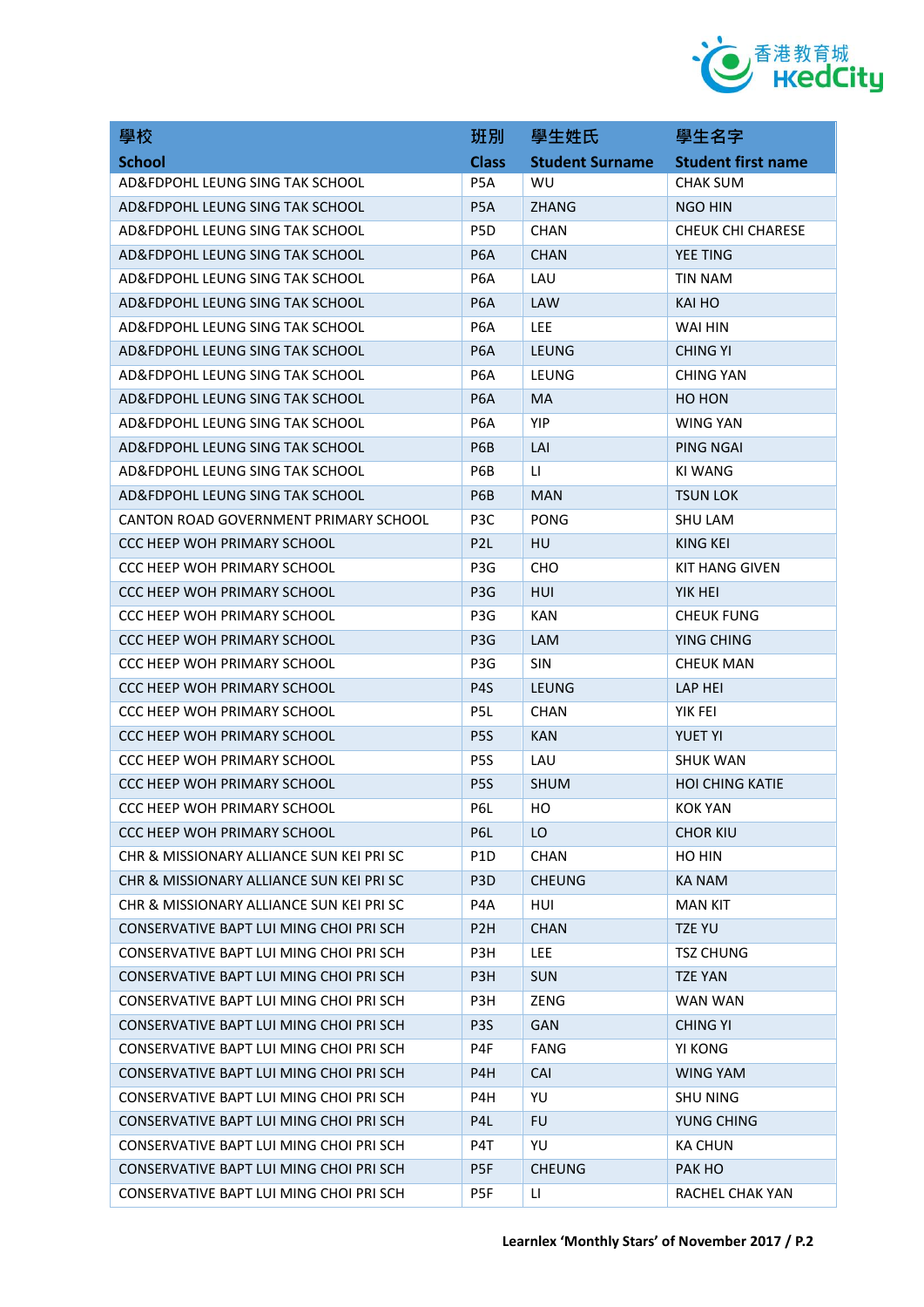

| 學校                                      | 班別               | 學生姓氏                   | 學生名字                      |
|-----------------------------------------|------------------|------------------------|---------------------------|
| <b>School</b>                           | <b>Class</b>     | <b>Student Surname</b> | <b>Student first name</b> |
| CONSERVATIVE BAPT LUI MING CHOI PRI SCH | P <sub>5L</sub>  | <b>CHENG</b>           | <b>KWAN LAI</b>           |
| CONSERVATIVE BAPT LUI MING CHOI PRI SCH | P5L              | <b>CHOW</b>            | TSZ HO                    |
| CONSERVATIVE BAPT LUI MING CHOI PRI SCH | P <sub>5</sub> L | LO                     | <b>HOI YAN</b>            |
| CONSERVATIVE BAPT LUI MING CHOI PRI SCH | P5T              | <b>CHUNG</b>           | <b>MAN CHING</b>          |
| CONSERVATIVE BAPT LUI MING CHOI PRI SCH | P <sub>5</sub> T | <b>TSOI</b>            | <b>KAM HON</b>            |
| CONSERVATIVE BAPT LUI MING CHOI PRI SCH | P6H              | <b>HUNG</b>            | <b>WING YAN</b>           |
| CONSERVATIVE BAPT LUI MING CHOI PRI SCH | P6H              | <b>YEUNG</b>           | <b>IP MING</b>            |
| CONSERVATIVE BAPT LUI MING CHOI PRI SCH | P6L              | SO                     | <b>TSZ CHUN</b>           |
| CONSERVATIVE BAPT LUI MING CHOI PRI SCH | P6L              | <b>WONG</b>            | LOK YI                    |
| CONSERVATIVE BAPT LUI MING CHOI PRI SCH | P6L              | <b>WONG</b>            | <b>HO CHUN</b>            |
| FUNG KAI NO.1 PRIMARY SCHOOL            | P <sub>4</sub> C | LIU                    | KA YI TIFFANNY            |
| FUNG KAI NO.1 PRIMARY SCHOOL            | P4C              | YANG                   | <b>TANG WEI YUAN</b>      |
| FUNG KAI NO.1 PRIMARY SCHOOL            | P <sub>5</sub> A | <b>CHEN</b>            | <b>ZHEN YU</b>            |
| FUNG KAI NO.1 PRIMARY SCHOOL            | P5A              | <b>CHEUNG</b>          | YU PAN                    |
| FUNG KAI NO.1 PRIMARY SCHOOL            | P <sub>5</sub> A | $\mathsf{L}$           | <b>MAN YAN</b>            |
| GOOD HOPE SCHOOL                        | S <sub>1</sub> B | <b>CHANG</b>           | <b>YUI MAN</b>            |
| <b>GOOD HOPE SCHOOL</b>                 | S1B              | SOO                    | <b>SIU KI</b>             |
| GOOD HOPE SCHOOL                        | S <sub>1</sub> F | <b>FUNG</b>            | PIK SHA                   |
| <b>GOOD HOPE SCHOOL</b>                 | S <sub>2</sub> B | LEE.                   | TIN YEE                   |
| GOOD HOPE SCHOOL                        | S <sub>2</sub> B | LIEW                   | JIA WEN                   |
| <b>GOOD HOPE SCHOOL</b>                 | S <sub>2</sub> B | <b>WAN</b>             | <b>SIN YING</b>           |
| <b>GOOD HOPE SCHOOL</b>                 | S <sub>2</sub> B | YU                     | <b>PUI HANG</b>           |
| <b>GOOD HOPE SCHOOL</b>                 | S <sub>2</sub> C | <b>CHEUNG</b>          | <b>CHEUK KI</b>           |
| GOOD HOPE SCHOOL                        | S <sub>2</sub> C | <b>HUNG</b>            | PUI YAN                   |
| <b>GOOD HOPE SCHOOL</b>                 | S <sub>2</sub> D | <b>CHOW</b>            | ZI QI SARAH               |
| GOOD HOPE SCHOOL                        | S <sub>2</sub> D | LAI                    | <b>TSZ LING</b>           |
| <b>GOOD HOPE SCHOOL</b>                 | S <sub>2E</sub>  | <b>CHOI</b>            | <b>SZE NGA</b>            |
| <b>GOOD HOPE SCHOOL</b>                 | S <sub>2</sub> E | <b>CHU</b>             | WAN CHING KOEY            |
| HK INST OF EDU JOCKEY CLUB PRI SCH      | P <sub>6</sub> A | Chan                   | Shek Hei                  |
| HK INST OF EDU JOCKEY CLUB PRI SCH      | P <sub>6</sub> A | Chung                  | Cho Him                   |
| HK INST OF EDU JOCKEY CLUB PRI SCH      | P <sub>6</sub> A | Shum                   | Ching Long                |
| HK INST OF EDU JOCKEY CLUB PRI SCH      | P6A              | Yip                    | Ching                     |
| HK INST OF EDU JOCKEY CLUB PRI SCH      | P6B              | Chan                   | Man Po                    |
| HK INST OF EDU JOCKEY CLUB PRI SCH      | P6B              | Ching                  | Yan Kin                   |
| KAU YAN SCHOOL(WHOLE DAY)               | 1F               | Yip                    | Ling Wai Simone           |
| KAU YAN SCHOOL(WHOLE DAY)               | 1L               | <b>Woo</b>             | Yan Lam                   |
| KAU YAN SCHOOL(WHOLE DAY)               | 2L               | Koo                    | Chun Yin                  |
| KAU YAN SCHOOL(WHOLE DAY)               | 2L               | Wee                    | Ashton Lok Ting           |
| KAU YAN SCHOOL(WHOLE DAY)               | 2L               | Yeung                  | Yan Yu                    |
| KAU YAN SCHOOL(WHOLE DAY)               | 3F               | Chan                   | Ngo Yu                    |
| KAU YAN SCHOOL(WHOLE DAY)               | 3F               | Leung                  | Ching Sum Maegan          |
| KAU YAN SCHOOL(WHOLE DAY)               | 3F               | Leung                  | Tsz Lam Tiffany           |
| KAU YAN SCHOOL(WHOLE DAY)               | 3F               | Tang                   | Lap Yin                   |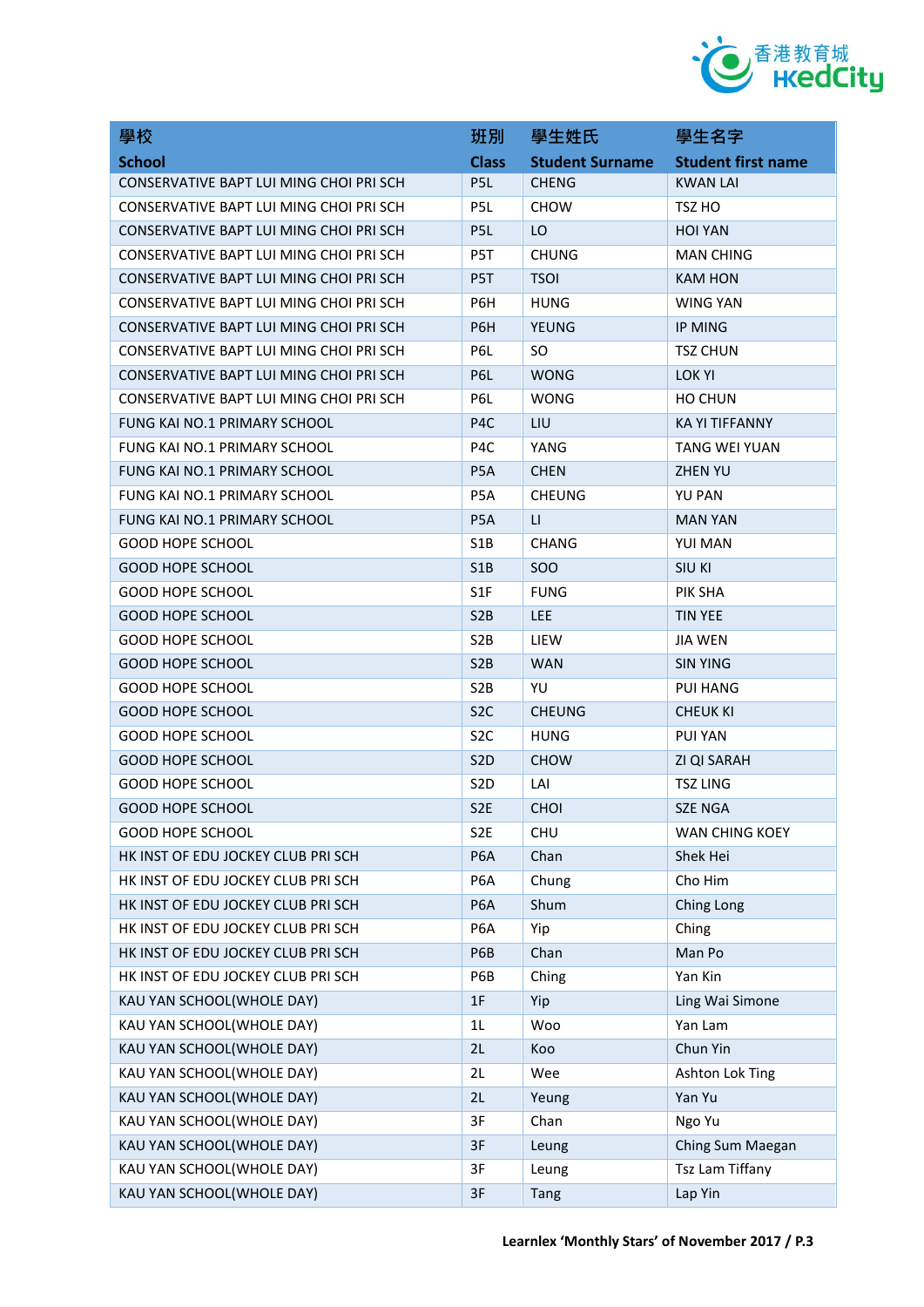

| 學校                                  | 班別               | 學生姓氏                   | 學生名字                      |
|-------------------------------------|------------------|------------------------|---------------------------|
| <b>School</b>                       | <b>Class</b>     | <b>Student Surname</b> | <b>Student first name</b> |
| KAU YAN SCHOOL(WHOLE DAY)           | 3H               | Ng                     | Yan Hau                   |
| KAU YAN SCHOOL(WHOLE DAY)           | 3L               | Lau                    | Cheuk Yui                 |
| KAU YAN SCHOOL(WHOLE DAY)           | 4F               | Leung                  | Tou                       |
| KAU YAN SCHOOL(WHOLE DAY)           | 4F               | <b>Ng</b>              | Yat Hei                   |
| KAU YAN SCHOOL(WHOLE DAY)           | 4F               | Tsim                   | <b>Gwen Kiu Marcus</b>    |
| KAU YAN SCHOOL(WHOLE DAY)           | 4H               | Pang                   | Hoi Ching                 |
| KAU YAN SCHOOL(WHOLE DAY)           | 4L               | Hung                   | Wai Ching                 |
| KAU YAN SCHOOL(WHOLE DAY)           | 4L               | Li                     | Chin Wang                 |
| KAU YAN SCHOOL(WHOLE DAY)           | 5F               | <b>CHENG</b>           | <b>TAI MAN</b>            |
| KAU YAN SCHOOL(WHOLE DAY)           | 5F               | LIU                    | HUI YEE CHARMAINE         |
| KAU YAN SCHOOL(WHOLE DAY)           | 5F               | <b>NGAI</b>            | <b>TSZ YIU ETHAN</b>      |
| KAU YAN SCHOOL(WHOLE DAY)           | 5F               | <sub>SO</sub>          | <b>MING CHUN</b>          |
| KAU YAN SCHOOL(WHOLE DAY)           | 5F               | <b>WONG</b>            | CHUN HEI JAMES            |
| KAU YAN SCHOOL(WHOLE DAY)           | 5F               | <b>WONG</b>            | YEE LAM SHEREEN           |
| KAU YAN SCHOOL(WHOLE DAY)           | 5F               | YIP                    | <b>RON</b>                |
| KAU YAN SCHOOL(WHOLE DAY)           | 5H               | <b>FUNG</b>            | <b>LEONG KWAN</b>         |
| KAU YAN SCHOOL(WHOLE DAY)           | 5H               | <b>KWOK</b>            | <b>SUM NOK JONAH</b>      |
| KAU YAN SCHOOL(WHOLE DAY)           | 5H               | LO                     | <b>SZE CHIT RYAN</b>      |
| KAU YAN SCHOOL(WHOLE DAY)           | 5L               | <b>FUNG</b>            | <b>WAI CHUNG</b>          |
| KAU YAN SCHOOL(WHOLE DAY)           | 5L               | <b>GITTINGS</b>        | <b>MARK DANIEL</b>        |
| KAU YAN SCHOOL(WHOLE DAY)           | 5L               | HO                     | YUI HIM                   |
| KAU YAN SCHOOL(WHOLE DAY)           | 5L               | HOU                    | <b>YUEN WAN</b>           |
| KAU YAN SCHOOL(WHOLE DAY)           | 5L               | <b>KONG</b>            | <b>KAI HAY</b>            |
| KAU YAN SCHOOL(WHOLE DAY)           | 5L               | LEUNG                  | TSZ HIM SAMUEL            |
| KAU YAN SCHOOL(WHOLE DAY)           | 6F               | Mak                    | Yuen Yau                  |
| KAU YAN SCHOOL(WHOLE DAY)           | 6F               | <b>Tse</b>             | Hui Yiu                   |
| KAU YAN SCHOOL(WHOLE DAY)           | 6H               | Law                    | Ming Tim                  |
| KAU YAN SCHOOL(WHOLE DAY)           | 6H               | Leung                  | Hei Lok Cheryl            |
| KAU YAN SCHOOL(WHOLE DAY)           | 6H               | Po                     | Long Ching Megan          |
| KAU YAN SCHOOL(WHOLE DAY)           | 6H               | Tsui                   | Gabriel Lok Hang          |
| KAU YAN SCHOOL(WHOLE DAY)           | 6H               | Wong                   | Lok Tin                   |
| KAU YAN SCHOOL(WHOLE DAY)           | 6L               | Chiu                   | Emmanuel Shun Wah         |
| KAU YAN SCHOOL(WHOLE DAY)           | 6L               | Mo                     | Carter Hei Uet            |
| LOK SIN TONG LEUNG KAU KUI PRI SCH  | P5A              | <b>MAK</b>             | <b>KA YUEN</b>            |
| LOK SIN TONG LEUNG KAU KUI PRI SCH  | P5A              | <b>TANG</b>            | <b>HIU TUNG</b>           |
| LOK SIN TONG LEUNG KAU KUI PRI SCH  | P <sub>6</sub> A | $\mathsf{L}\mathsf{I}$ | <b>MEI KI</b>             |
| LOK SIN TONG LEUNG KAU KUI PRI SCH  | P6A              | LIU                    | <b>TSAN SUM</b>           |
| LOK SIN TONG LEUNG KAU KUI PRI SCH  | P6A              | <b>TONG</b>            | <b>TSZ HIN</b>            |
| LOK SIN TONG LEUNG KAU KUI PRI SCH  | P6B              | <b>WONG</b>            | <b>TSZ LOI</b>            |
| LOK SIN TONG LEUNG KAU KUI PRI SCH  | P6D              | <b>HUANG</b>           | <b>TSZ CHING</b>          |
| MENG TAK CATHOLIC SCHOOL            | P <sub>6</sub> C | <b>MOK</b>             | <b>CHUNG HEI</b>          |
| PLK DR. JIMMY WONG CHI-HO (TSV) P S | P4A              | LEUNG                  | YIK FUNG ERIC             |
| PLK DR. JIMMY WONG CHI-HO (TSV) P S | P4A              | SIU                    | <b>HOI MAN</b>            |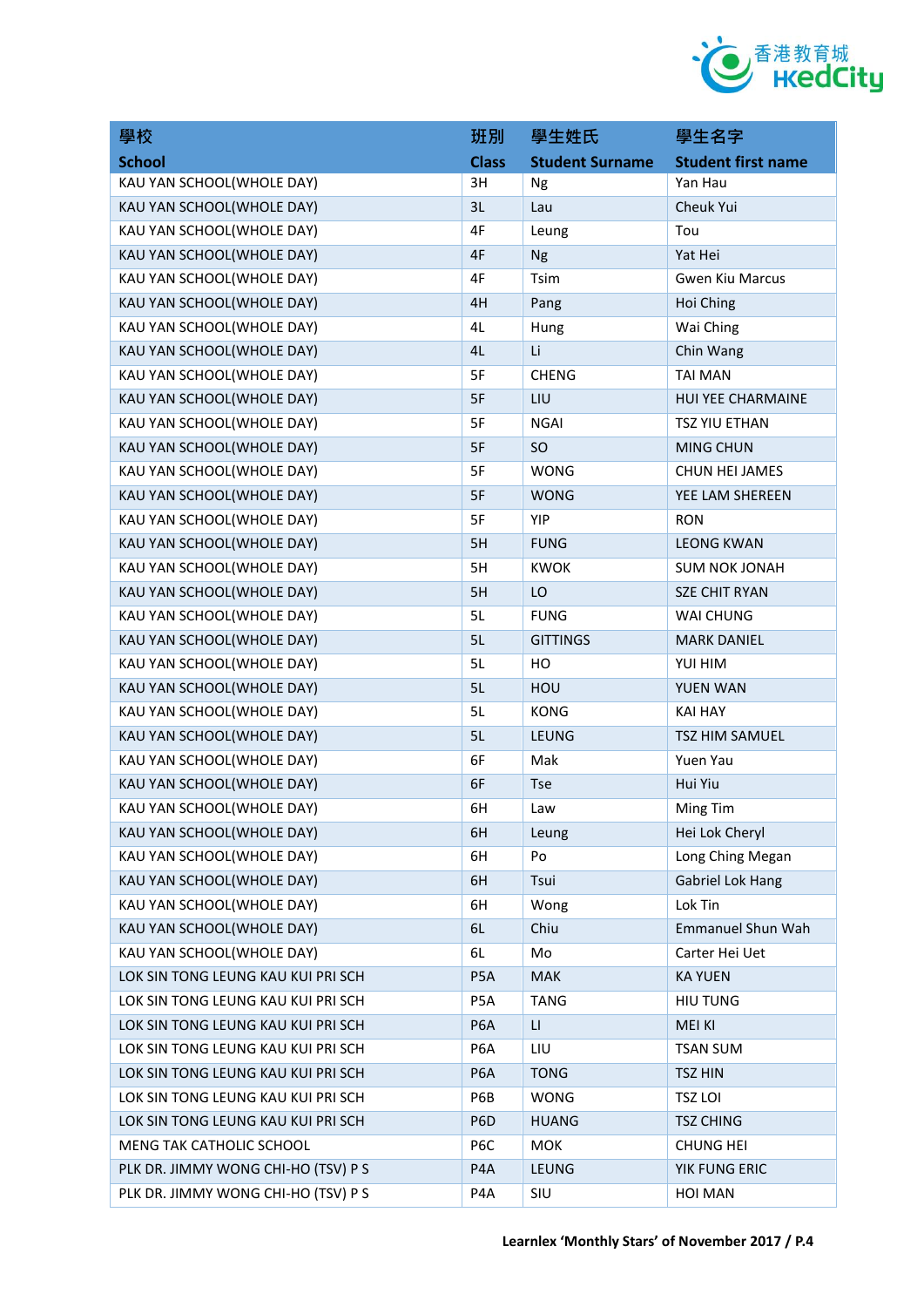

| 學校                                          | 班別               | 學生姓氏                   | 學生名字                      |
|---------------------------------------------|------------------|------------------------|---------------------------|
| <b>School</b>                               | <b>Class</b>     | <b>Student Surname</b> | <b>Student first name</b> |
| PLK DR. JIMMY WONG CHI-HO (TSV) P S         | P4A              | <b>TSANG</b>           | <b>TSZ YEUNG</b>          |
| PLK DR. JIMMY WONG CHI-HO (TSV) P S         | P5E              | ZHOU                   | <b>RUOTONG</b>            |
| PLK DR. JIMMY WONG CHI-HO (TSV) P S         | P <sub>6</sub> A | <b>CHAN</b>            | <b>WING YUK</b>           |
| PLK DR. JIMMY WONG CHI-HO (TSV) P S         | P6A              | <b>CHAN</b>            | <b>TSZ HONG</b>           |
| PLK DR. JIMMY WONG CHI-HO (TSV) P S         | P <sub>6</sub> A | <b>HE</b>              | <b>CHING KUI</b>          |
| PLK DR. JIMMY WONG CHI-HO (TSV) P S         | P6A              | HOU                    | <b>WAI TIT</b>            |
| PLK DR. JIMMY WONG CHI-HO (TSV) P S         | P <sub>6</sub> A | <b>WONG</b>            | <b>MAN YEE</b>            |
| PLK DR. JIMMY WONG CHI-HO (TSV) P S         | P6A              | <b>WONG</b>            | <b>WANG MING</b>          |
| PLK TIN KA PING PRIMARY SCHOOL              | P <sub>2</sub> D | <b>YIN</b>             | <b>TIGER</b>              |
| PLK TIN KA PING PRIMARY SCHOOL              | P3B              | LIN                    | YU YEUNG                  |
| PLK TIN KA PING PRIMARY SCHOOL              | P <sub>3</sub> C | CAI                    | YUK WING                  |
| PLK TIN KA PING PRIMARY SCHOOL              | P4A              | <b>CHEUNG</b>          | POK HAM                   |
| PLK TIN KA PING PRIMARY SCHOOL              | P4A              | <b>LIN</b>             | <b>YUKI</b>               |
| PLK TIN KA PING PRIMARY SCHOOL              | P5A              | <b>CHAN</b>            | <b>MEI JUN</b>            |
| PLK TIN KA PING PRIMARY SCHOOL              | P <sub>5</sub> A | HO                     | <b>KOK HEI</b>            |
| PLK TIN KA PING PRIMARY SCHOOL              | P5D              | <b>KWONG</b>           | <b>KA CHUN</b>            |
| PLK TIN KA PING PRIMARY SCHOOL              | P6E              | <b>TANG</b>            | <b>HANG KEI</b>           |
| SACRED HEART CANOSSIAN SCHOOL(WHOLE DAY)    | P <sub>3</sub> A | <b>CHOW</b>            | <b>TSZ WAI</b>            |
| SACRED HEART CANOSSIAN SCHOOL(WHOLE DAY)    | P3E              | <b>POON</b>            | <b>TSZ YU ERICA</b>       |
| SACRED HEART CANOSSIAN SCHOOL(WHOLE DAY)    | P <sub>4</sub> D | <b>YAN</b>             | <b>HOI CHING</b>          |
| SACRED HEART CANOSSIAN SCHOOL(WHOLE DAY)    | P6B              | <b>PAN</b>             | <b>NGA HEI</b>            |
| SACRED HEART CANOSSIAN SCHOOL(WHOLE DAY)    | P6C              | LEUNG                  | <b>KING WAI</b>           |
| SHEK LEI ST. JOHN'S CATHOLIC PRIMARY SCHOOL | P5C              | <b>CHEUNG</b>          | <b>CHUN YU</b>            |
| SI YUAN SCHOOL OF THE PRECIOUS BLOOD        | P <sub>3</sub> D | <b>WONG</b>            | <b>SIU WING</b>           |
| SI YUAN SCHOOL OF THE PRECIOUS BLOOD        | P <sub>4</sub> D | <b>TONG</b>            | <b>CHI NAM</b>            |
| SKH WING CHUN PRIMARY SCHOOL                | P5C              | <b>CHUNG</b>           | <b>MAN HO</b>             |
| ST ANDREW'S CATHOLIC PRIMARY SCHOOL         | P3E              | YIM                    | <b>TSZ TUNG</b>           |
| ST ANDREW'S CATHOLIC PRIMARY SCHOOL         | P5B              | <b>CHEUK</b>           | HIU LAM                   |
| ST ANDREW'S CATHOLIC PRIMARY SCHOOL         | P6A              | LAM                    | WAI HONG                  |
| ST ANDREW'S CATHOLIC PRIMARY SCHOOL         | P6A              | LEUNG                  | <b>TZE YING</b>           |
| ST ANDREW'S CATHOLIC PRIMARY SCHOOL         | P6C              | <b>PANG</b>            | YUK HO                    |
| ST PAUL'S CONVENT SCHOOL                    | 1A               | Gamboa                 | Diana Marie Nolasco       |
| ST PAUL'S CONVENT SCHOOL                    | 1L               | <b>Ng</b>              | Cheuk Chi Natalie         |
| ST PAUL'S CONVENT SCHOOL                    | 1U               | Lam                    | Yin Ka Jinnee Jinnee      |
| ST PAUL'S CONVENT SCHOOL                    | 1U               | Sin                    | Lok Ching Laurie          |
| TWGH SIN CHU WAN PRIMARY SCHOOL             | P3B              | MAK                    | PUI CHUN FLON             |
| TWGH SIN CHU WAN PRIMARY SCHOOL             | P <sub>3</sub> C | <b>KU</b>              | <b>LONG TING</b>          |
| TWGH SIN CHU WAN PRIMARY SCHOOL             | P3C              | LEE                    | <b>KWAN HO</b>            |
| TWGH SIN CHU WAN PRIMARY SCHOOL             | P3C              | <b>PUN</b>             | <b>CHI SING</b>           |
| TWGH SIN CHU WAN PRIMARY SCHOOL             | P <sub>3</sub> D | MA                     | SHUWEN                    |
| TWGH SIN CHU WAN PRIMARY SCHOOL             | P4C              | <b>POON</b>            | <b>KA CHEUK</b>           |
| TWGH SIN CHU WAN PRIMARY SCHOOL             | P5B              | <b>TSANG</b>           | <b>FAT FOR</b>            |
| TWGH SIN CHU WAN PRIMARY SCHOOL             | P6B              | GU                     | <b>KWAN HEI</b>           |